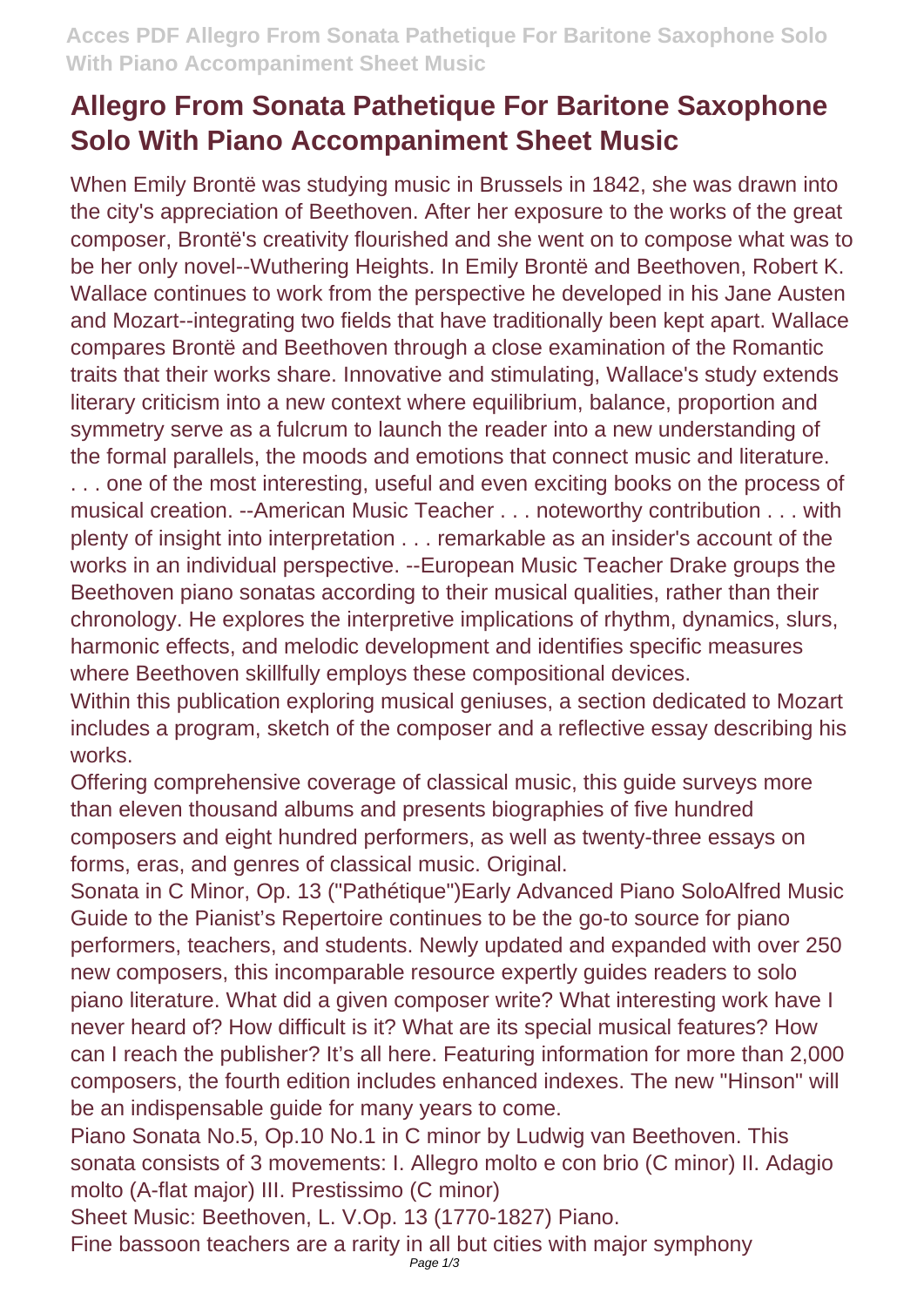## **Acces PDF Allegro From Sonata Pathetique For Baritone Saxophone Solo With Piano Accompaniment Sheet Music**

orchestras and/or a university with a distinguished music department faculty. William Spencer took up the challenge of providing material for the serious bassoonist with The Art of Bassoon Playing, published in 1958. With William Spencer's approval, Frederick Mueller took on the task of bringing to notice recent changes in bassoon playing, pedagogy, and manufacture, resulting in revised edition of The Art of Bassoon Playing.

Compiled here are reviews, reports, notes, and essays found in Germanlanguage periodicals published between 1783 and 1830. The documents are translated into English with copious notes and annotations, an introductory essay, and indexes of names, subjects, and works. This volume contains a general section and documents on specific opus numbers up to opus 54, with musical examples redrawn from the original publications. ø The collection brings to light contemporary perceptions of Beethoven?s music, including matters such as audience, setting, facilities, orchestra, instruments, and performers as well as the relationship of Beethoven?s music to theoretical and critical ideas of the eighteenth and nineteenth centuries. These documents, most of which appear in English for the first time, present a wide spectrum of insights into the perceptions that Beethoven?s contemporaries had of his monumental music.

This treasury of beloved classical music favorites is specially arranged for hammered dulcimers by master dulcimer performer and teacher, Dr. Mark Alan Wade. A splendid compilation of familiar pieces, each one is painstakingly edited to preserve the composer's imagination and spirit while distilled into dulcimer reductions playable with only two hammers. Enjoy playing favorites like "Jesu, Joy of Man's Desiring," "Für Elise," "Clair de lune," and many more cherished titles by celebrated composers including Vivaldi, Telemann, Schubert, Mozart, Boccherini, Tchaikovsky, Saint-Saëns, Fauré, Schumann, Brahms, Satie, Haydn and more! Each gem is set in dulcimer-friendly keys fitting within a chromatic 16/15 range with the melody clearly displayed in the upper voice for intermediate players, and with the supportive chords and countermelodies in the lower voice for more advanced players. Guitar chords are added above the melodies whenever appropriate to allow you to embellish with your own chord patterns, if preferred. With 51 pieces, 12 duets, 36 composers, and a range of musical eras spanning 285 years, this book is a compendium to enjoy for a lifetime! Reference recordings of each piece are available online, created electronically with life-like Steinway grand piano samples. This digital audio is rhythmically perfect and expressively performed with authentic interpretations that are appropriate for each era. For real audio recordings, check out my album, Serenade! This book discusses the conception, genesis, reception, and structure of Tchaikovsky's final symphony, the Pathetique.

Beethoven wrote 32 sonatas for piano. Volume 1, edited by Stewart Gordon, includes the first 8 sonatas (Op. 2, Nos. 1-3; Op. 7; Op. 10, Nos. 1-3; and Op. 13 ["Pathétique"]), written between 1795 and 1799. Since these autographs no longer exist, this edition is based on the first editions, published by various Viennese engravers. Dr. Gordon